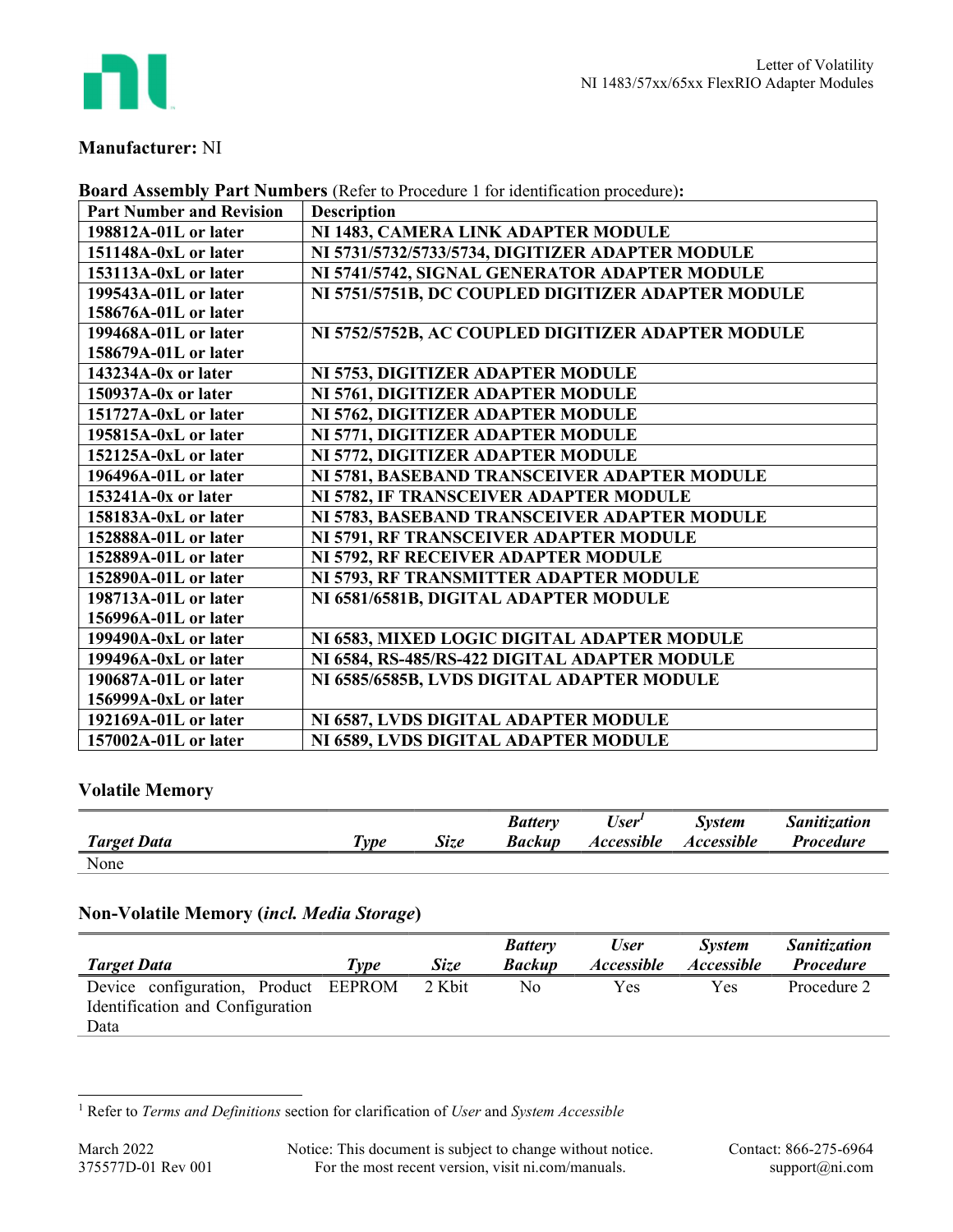

## Procedures

### Procedure 1 – Board Assembly Part Number identification:

To determine the Board Assembly Part Number and Revision refer to the label applied to the surface of your product. The Assembly Part Number should be formatted as "P/N: #####a-##L

#### Procedure 2 - Device Configuration EEPROM:

The Device Configuration EEPROM and its entire address space are exposed through the FlexRIO Host Interface in LabVIEW. To clear the entire EEPROM, overwrite the entire address space with null values using either the FlexRIO\_Host\_EEPROMWriteByteArray VI or FlexRIO\_Host\_EEPROMWrite32 VI.